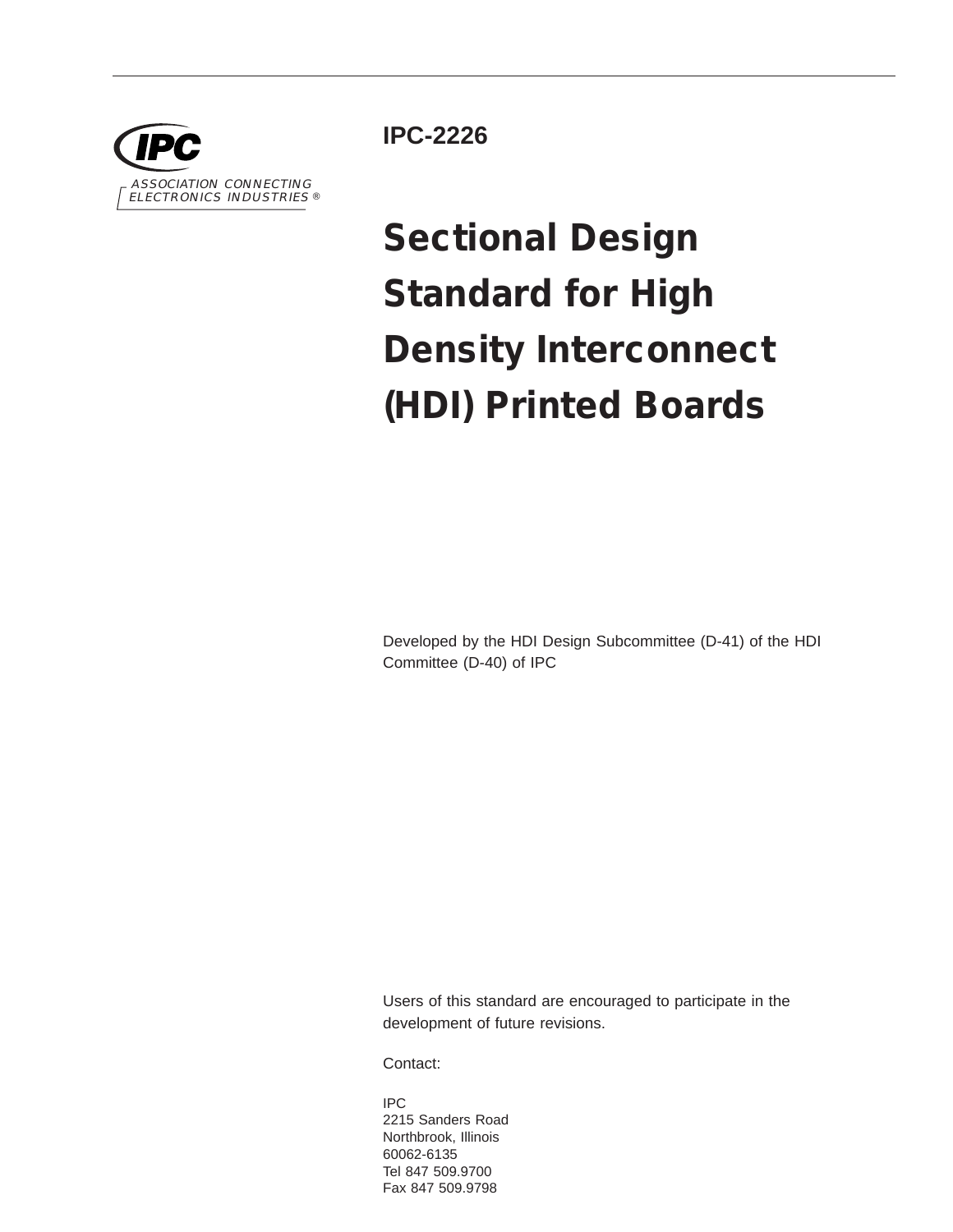# **Table of Contents**

| 1     |                                          |
|-------|------------------------------------------|
| 1.1   |                                          |
| 1.2   |                                          |
| 1.3   |                                          |
| 1.4   |                                          |
| 1.5   |                                          |
| 1.5.1 |                                          |
| 1.5.2 |                                          |
| 1.6   |                                          |
| 1.7   |                                          |
| 2     |                                          |
| 2.1   |                                          |
| 2.2   |                                          |
| 3     |                                          |
| 3.1   |                                          |
| 3.1.1 |                                          |
| 3.1.2 |                                          |
| 3.1.3 |                                          |
| 3.1.4 |                                          |
| 3.1.5 |                                          |
| 3.1.6 |                                          |
| 3.1.7 |                                          |
| 3.1.8 |                                          |
| 3.2   |                                          |
| 3.3   |                                          |
| 3.3.1 |                                          |
| 3.4   |                                          |
| 3.4.1 |                                          |
| 3.4.2 |                                          |
| 4     |                                          |
| 4.1   |                                          |
| 4.1.1 |                                          |
| 4.1.2 |                                          |
| 4.2   |                                          |
| 4.3   | Material Description by Type  11         |
| 4.3.1 |                                          |
| 4.3.2 | Materials for Conductive Paths (In-Plane |
| 4.3.3 | Materials with Dielectric and Conductive |
| 4.4   |                                          |
| 4.4.1 |                                          |

| 4.5      | Embedded Electronic Components  12                    |  |
|----------|-------------------------------------------------------|--|
| 4.5.1    |                                                       |  |
| 4.5.2    |                                                       |  |
| 4.5.3    |                                                       |  |
| 5        | MECHANICAL/PHYSICAL PROPERTIES  13                    |  |
| 5.1      |                                                       |  |
| 5.1.1    | Minimum Hole Sizes for Plated-Through                 |  |
| 5.2      |                                                       |  |
| 5.2.1    | HDI Type I Constructions -                            |  |
| 5.2.2    | HDI Type II Constructions -                           |  |
| 5.2.3    | HDI Type III Constructions - $\geq 2$ [C] $\geq 0$ 13 |  |
| 5.2.4    | HDI Type IV Constructions - $\geq 1$ [P] $\geq 0$ 15  |  |
| 5.2.5    | Type V Constructions (Coreless) -                     |  |
| 5.2.6    |                                                       |  |
| 6        | <b>ELECTRICAL PROPERTIES</b> 19                       |  |
| 6.1      |                                                       |  |
| 6.2      |                                                       |  |
| 6.2.1    | Inductance and Capacitance  19                        |  |
| 6.2.2    |                                                       |  |
|          |                                                       |  |
| 7        |                                                       |  |
| 7.1      | Thermal Management Concerns for Bump                  |  |
| 7.1.1    | Junction to Case Thermal Models  23                   |  |
| 7.2      | Thermal Flow Management Through HDI                   |  |
|          |                                                       |  |
| 8<br>8.1 | <b>COMPONENT AND ASSEMBLY ISSUES</b> 27               |  |
| 8.1.1    | Flip Chip Design Considerations  27                   |  |
| 8.1.2    |                                                       |  |
| 8.1.3    |                                                       |  |
| 8.1.4    |                                                       |  |
| 8.2      | Chip Scale Design Considerations  31                  |  |
| 8.2.1    | Chip Scale Area Arrays (FBGA and FLGA)  32            |  |
| 8.2.2    | Peripheral Leaded Chip Scale Packages                 |  |
| 8.3      | Printed Board Land Pattern Design  32                 |  |
| 8.4      | Substrate Structure Standard Grid Evolution  32       |  |
| 8.4.1    |                                                       |  |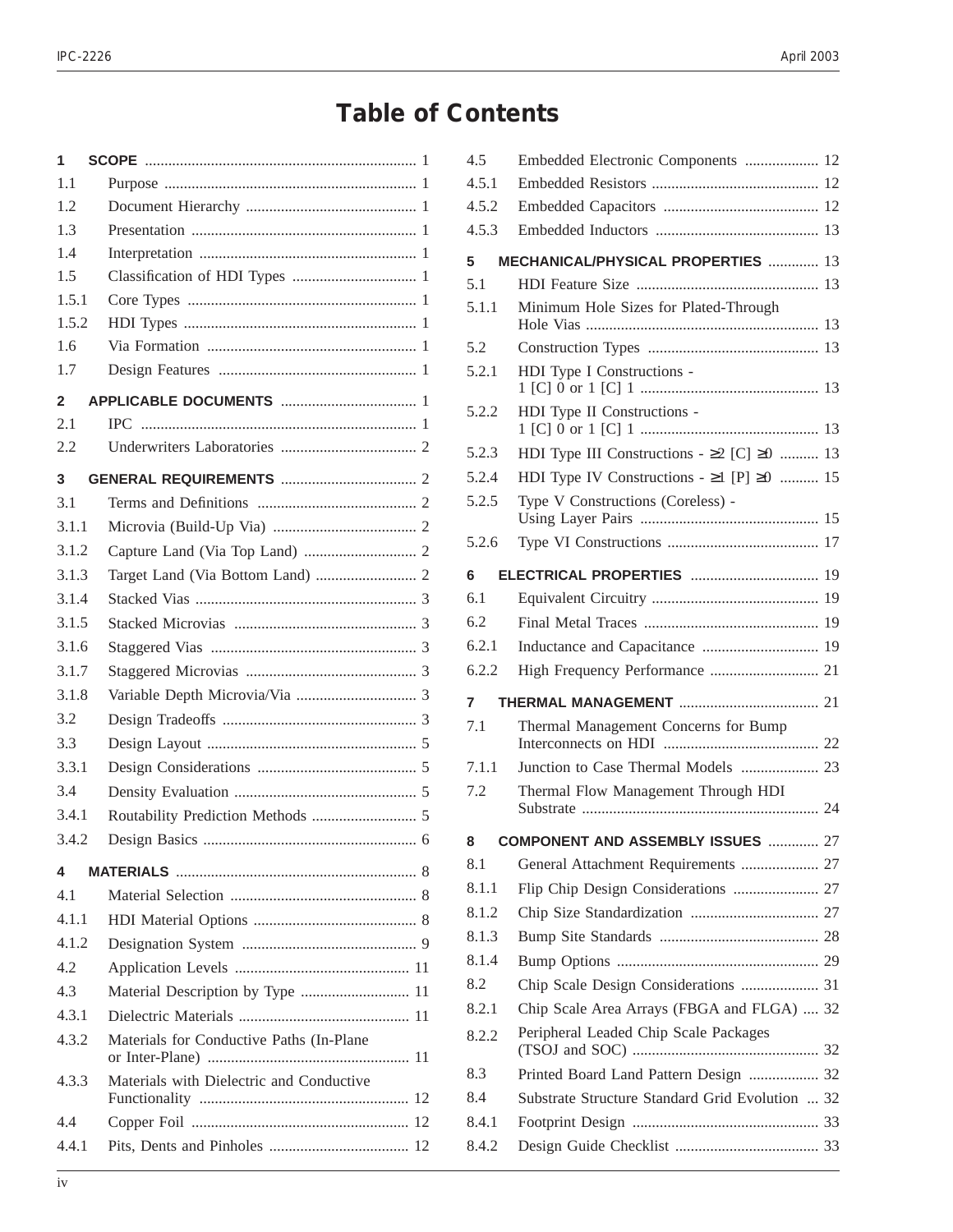| 8.4.3  |                                              |
|--------|----------------------------------------------|
| 9      |                                              |
| 9.1    |                                              |
| 9.1.1  |                                              |
| 9.2    |                                              |
| 9.2.1  |                                              |
| 9.2.2  |                                              |
| 9.2.3  |                                              |
| 9.2.4  |                                              |
| 9.2.5  | Variable Depth Vias/Microvias  39            |
| 10     | <b>GENERAL CIRCUIT FEATURE</b>               |
| 10.1   |                                              |
| 10.1.1 |                                              |
| 10.2   |                                              |
| 10.3   | Determining the Number of Conductors  41     |
| 10.4   |                                              |
| 10.4.1 | Localized Escape Calculations  41            |
| 10.4.2 | Wiring Between Tightly Linked Components  43 |
| 10.4.3 | Total Wiring Requirements  43                |
| 10.5   |                                              |
| 10.6   |                                              |
| 10.6.1 |                                              |
| 10.6.2 | Input/Output (I/O) Variables  44             |
| 11     |                                              |
| 12     |                                              |

## **Figures**

| Figure 1-1 |                                                                                |
|------------|--------------------------------------------------------------------------------|
| Figure 3-1 |                                                                                |
| Figure 3-2 |                                                                                |
| Figure 3-3 | Package Size and I/O Count  6                                                  |
| Figure 3-4 | Feature Pitch and Feature Size Defining                                        |
| Figure 3-5 |                                                                                |
| Figure 3-6 | Feature Pitch and Conductor Per Channel                                        |
| Figure 4-1 | PCB-HDI/Microvia Substrate (Application H)  11                                 |
| Figure 4-2 | IC Carrier on HDI/Microvia Substrate                                           |
| Figure 4-3 | BGA Package on MCM-L Substrate Using<br>HDI-PCB Technology (Application I)  11 |
| Figure 5-1 |                                                                                |
| Figure 5-2 |                                                                                |
| Figure 5-3 | Type III HDI Construction (Caution:<br>Unbalanced constructions may result in  |

| Figure 5-4  | Type III HDI Construction with Stacked<br>Microvias (Caution: Unbalanced<br>constructions may result in warp & twist.)  17   |
|-------------|------------------------------------------------------------------------------------------------------------------------------|
| Figure 5-5  | Type III HDI Construction with Staggered<br>Microvias (Caution: Unbalanced<br>constructions may result in warp & twist.)  17 |
| Figure 5-6  | Type III HDI with Variable Depth Blind Vias  17                                                                              |
| Figure 5-7  | Type IV HDI Construction  18                                                                                                 |
| Figure 5-8  | Coreless Type V HDI Construction  18                                                                                         |
| Figure 5-9  |                                                                                                                              |
| Figure 6-1  | Bump Electrical Path (Redistributed Chip)  20                                                                                |
| Figure 6-2  | Final Metal Trace and Underlying                                                                                             |
| Figure 7-1  | HDI Thermal Path Relationships  22                                                                                           |
| Figure 7-2  | Thermal Management of Chip Scale<br>and Flip Chip Parts Mounted on HDI  22                                                   |
| Figure 7-3  | Bump Interconnect Equivalent Model  23                                                                                       |
| Figure 7-4  |                                                                                                                              |
| Figure 7-5  | Approximate Thermal Model for Wire Bond  24                                                                                  |
| Figure 7-6  |                                                                                                                              |
| Figure 7-7  | Approximate Thermal Model for Flip Chip  25                                                                                  |
| Figure 7-8  |                                                                                                                              |
| Figure 7-9  | Approximate Thermal Model for                                                                                                |
| Figure 7-10 |                                                                                                                              |
| Figure 7-11 | Approximate Thermal Model for                                                                                                |
| Figure 7-12 |                                                                                                                              |
| Figure 7-14 | Metallic Thermal Properties  26                                                                                              |
| Figure 7-13 |                                                                                                                              |
| Figure 8-1  |                                                                                                                              |
| Figure 8-2  | Mechanical and Electrical Connections  27                                                                                    |
| Figure 8-3  | Joined Chip and Chip Underfill  27                                                                                           |
| Figure 8-4  |                                                                                                                              |
| Figure 8-5  | Suggested Direct Chip Attach Grid Pitch<br>(250 µm [9,843 µin] Grid; 150 µm                                                  |
| Figure 8-6  |                                                                                                                              |
| Figure 8-7  | Chip Scale Peripheral Package  32                                                                                            |
| Figure 8-8  | Printed Board Flip Chip or Grid Array                                                                                        |
| Figure 8-9  | MSMT Land Drawing and Dimensions  33                                                                                         |
| Figure 8-10 |                                                                                                                              |
| Figure 8-11 |                                                                                                                              |
| Figure 8-12 |                                                                                                                              |
| Figure 8-13 |                                                                                                                              |
| Figure 8-14 | Signal and Power Distribution Position  35                                                                                   |
| Figure 8-15 |                                                                                                                              |
| Figure 9-1  | Summary of the Manufacturing Processes<br>for PIDs, Laser and Plasma Methods of                                              |
| Figure 9-2  | Microvia Manufacturing Processes  37                                                                                         |
|             |                                                                                                                              |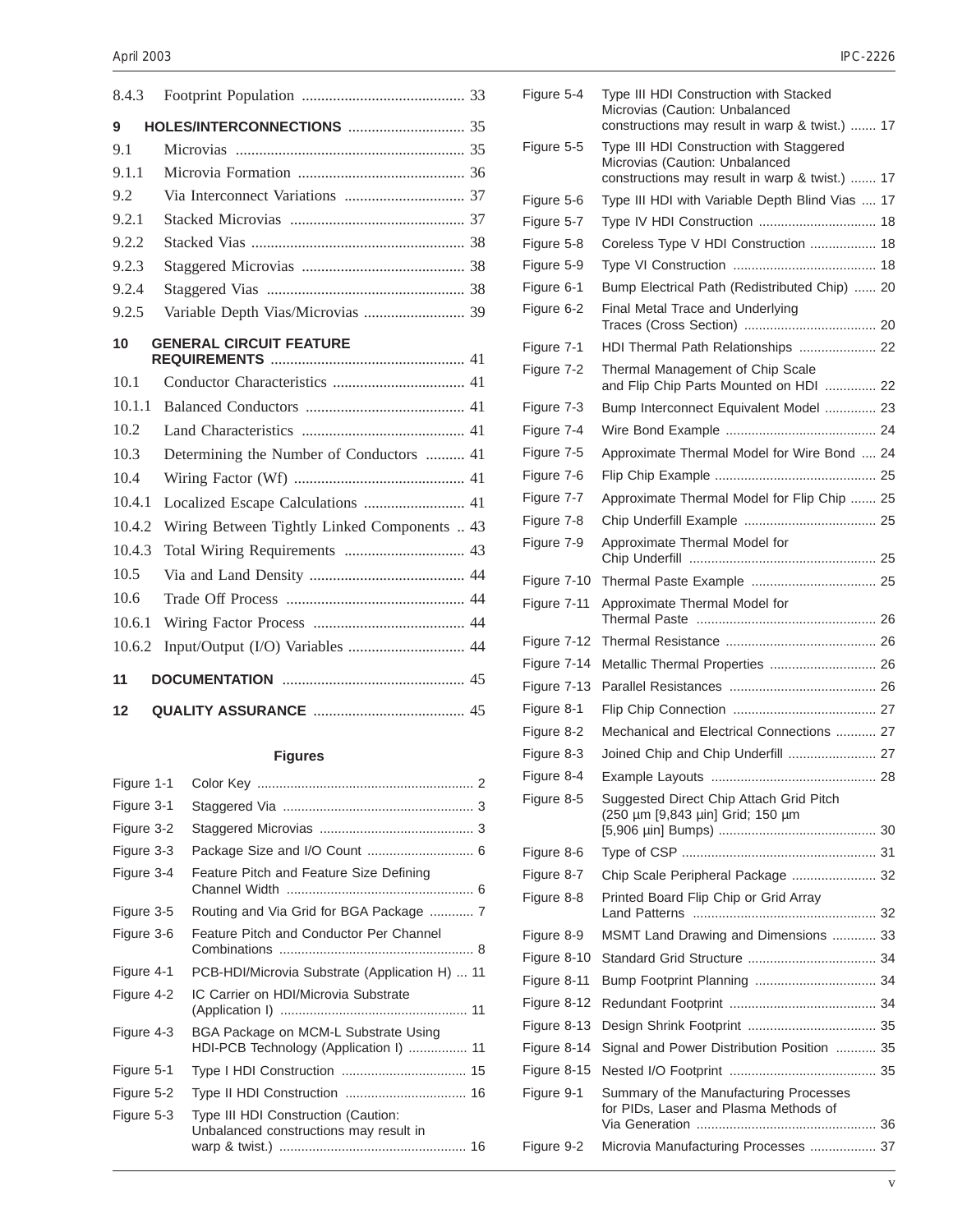| Figure 9-3  | Cross-Sectional Views of Methods to                                                   |
|-------------|---------------------------------------------------------------------------------------|
| Figure 9-4  | Four Typical Constructions that Employ<br>Lasers for Via Generation  38               |
| Figure 9-5  | <b>Four Typical Constructions Utilizing</b><br>Etched or Mechanically Formed Vias  38 |
| Figure 9-6  | Four Commercially Produced PID Boards  39                                             |
| Figure 9-7  | Four New HDI Boards that Employ<br>Conductive Pastes as Vias  39                      |
| Figure 9-8  |                                                                                       |
| Figure 9-9  |                                                                                       |
| Figure 9-10 |                                                                                       |
| Figure 9-11 |                                                                                       |
| Figure 9-12 |                                                                                       |
| Figure 10-1 | Wiring Factor Model for Tightly                                                       |
|             |                                                                                       |

### **Tables**

| Table 3-1 PCB Design/Performance Tradeoff Checklist  3 |
|--------------------------------------------------------|
| Table 4-1 Sample Dielectric Insulator Designation  9   |
|                                                        |
| Table 4-3 Dielectric with Conductor Designations  9    |
| Table 5-1 Typical Feature Sizes for HDI Construction,  |

| Table 5-2  | Minimum Drilled Hole<br>Size for Plated-Through Hole Vias  15                                |
|------------|----------------------------------------------------------------------------------------------|
| Table 6-1  | Final Metal Signal Trace (30 µm [1,181 µin])                                                 |
| Table 6-2  | Final Metal Power Trace (60 µm [0.00236 in])                                                 |
| Table 7-1  | <b>Typical Thermal Resistance for Variable</b><br>Bump Options (Triple Layer Chip)  23       |
| Table 7-2  | Typical Bump (150 $\mu$ m) [5,906 $\mu$ in]<br>Thermal Resistance Multilayer Metal Chips  23 |
| Table 8-1  |                                                                                              |
| Table 8-2  | Examples of Fixed Square Body Size<br>Showing Maximum I/O Capability  29                     |
| Table 8-3  | Example of Fixed Rectangular Body Size  30                                                   |
| Table 8-4  | Bump Diameter and Minimum Pitch Options  30                                                  |
| Table 8-5  | Chip Edge Seal Dimensions (Typical)  33                                                      |
| Table 10-1 | Number of Conductors for Gridded Router<br>When Feature Pitch is 2,500 um [98,425 uin]  42   |
| Table 10-2 | Number of Conductors for Gridded Router<br>When Feature Pitch is 1,250 um [49,213 uin]  42   |
| Table 10-3 | Number of Conductors for Gridded Router<br>When Feature Pitch is 650 um [25,591 uin]  42     |
| Table 10-4 | Number of Conductors for Gridded Router<br>When Feature Pitch is 500 um [19,685 uin]  42     |
| Table 10-5 | Number of Conductors for Gridded Router<br>When Feature Pitch is 250 um [9,843 uin]  43      |
| Table 10-6 | Pad Rows that can Escape per HDI Layer                                                       |
| Table 10-7 |                                                                                              |